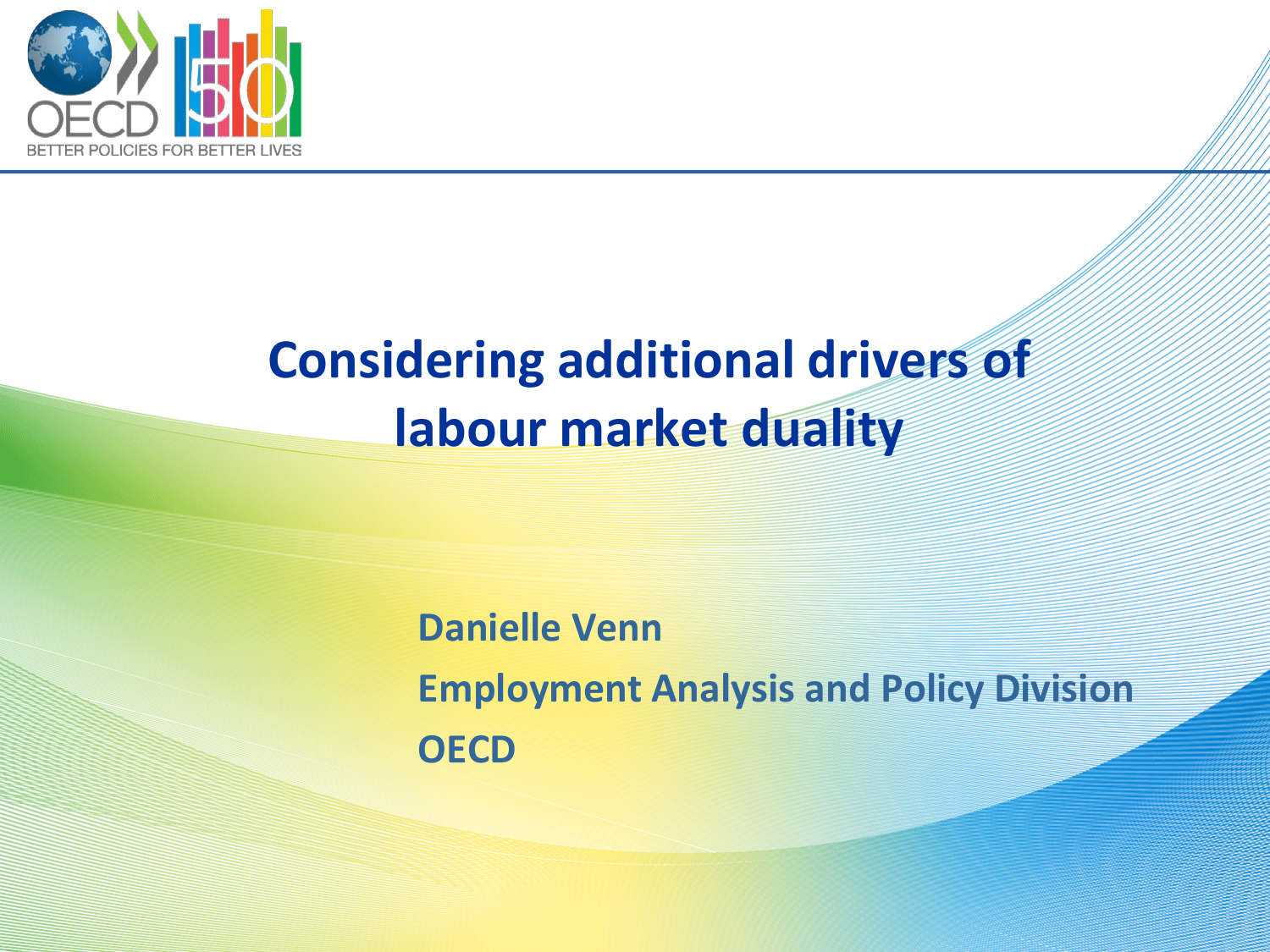### Share of temporary workers

#### **Non-permanent employees 2010 (% of total employees)**





Source: OECD LFS database and Australian Bureau of Statistics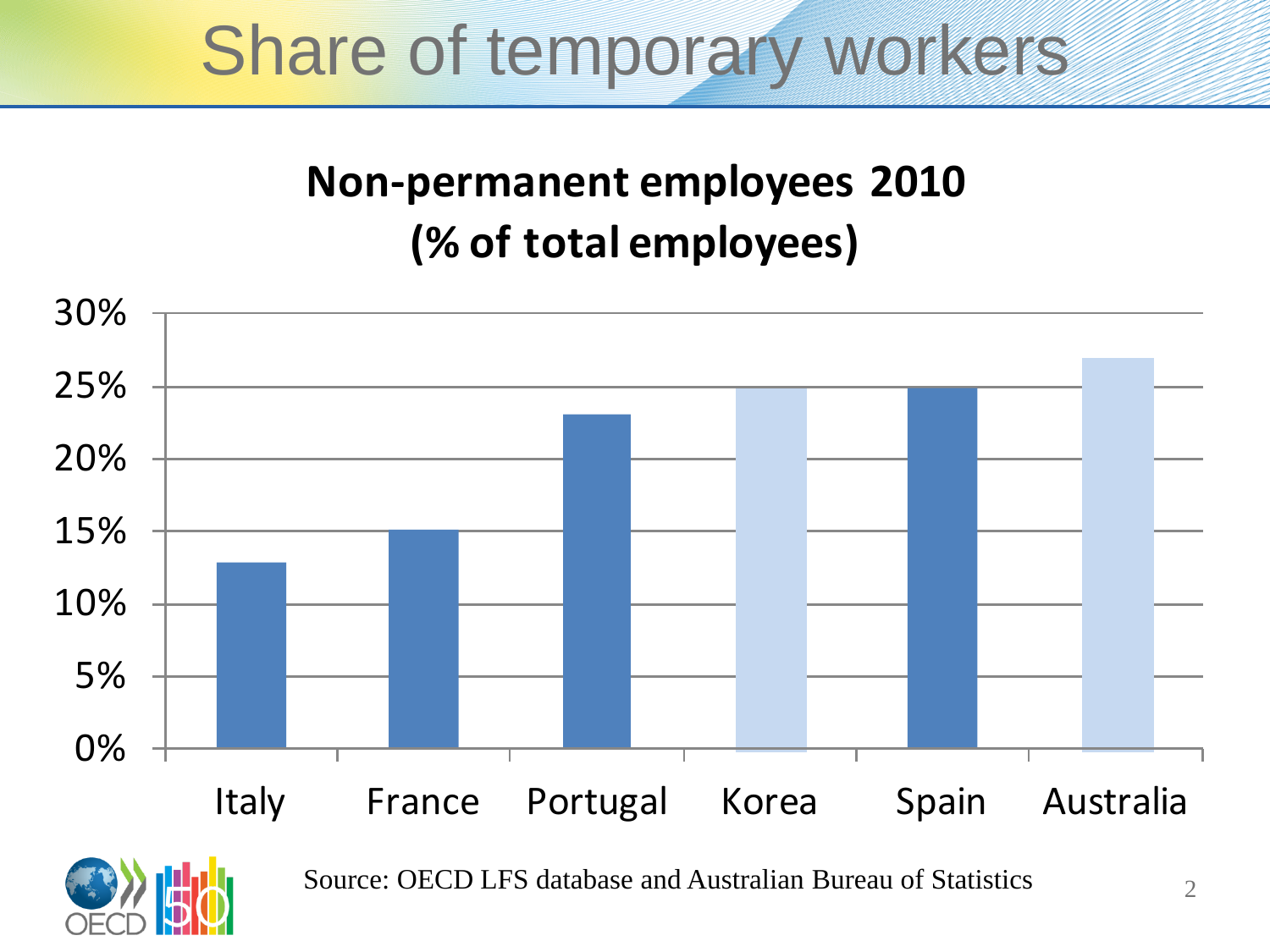# Australia

- Around 23% of employees are casual:
	- can be dismissed at any time without notice or severance pay
	- no guaranteed hours of work
	- do not receive paid holidays or sick leave
	- paid an hourly wage premium of  $\sim$ 25%
- Provide employers with external and internal flexibility

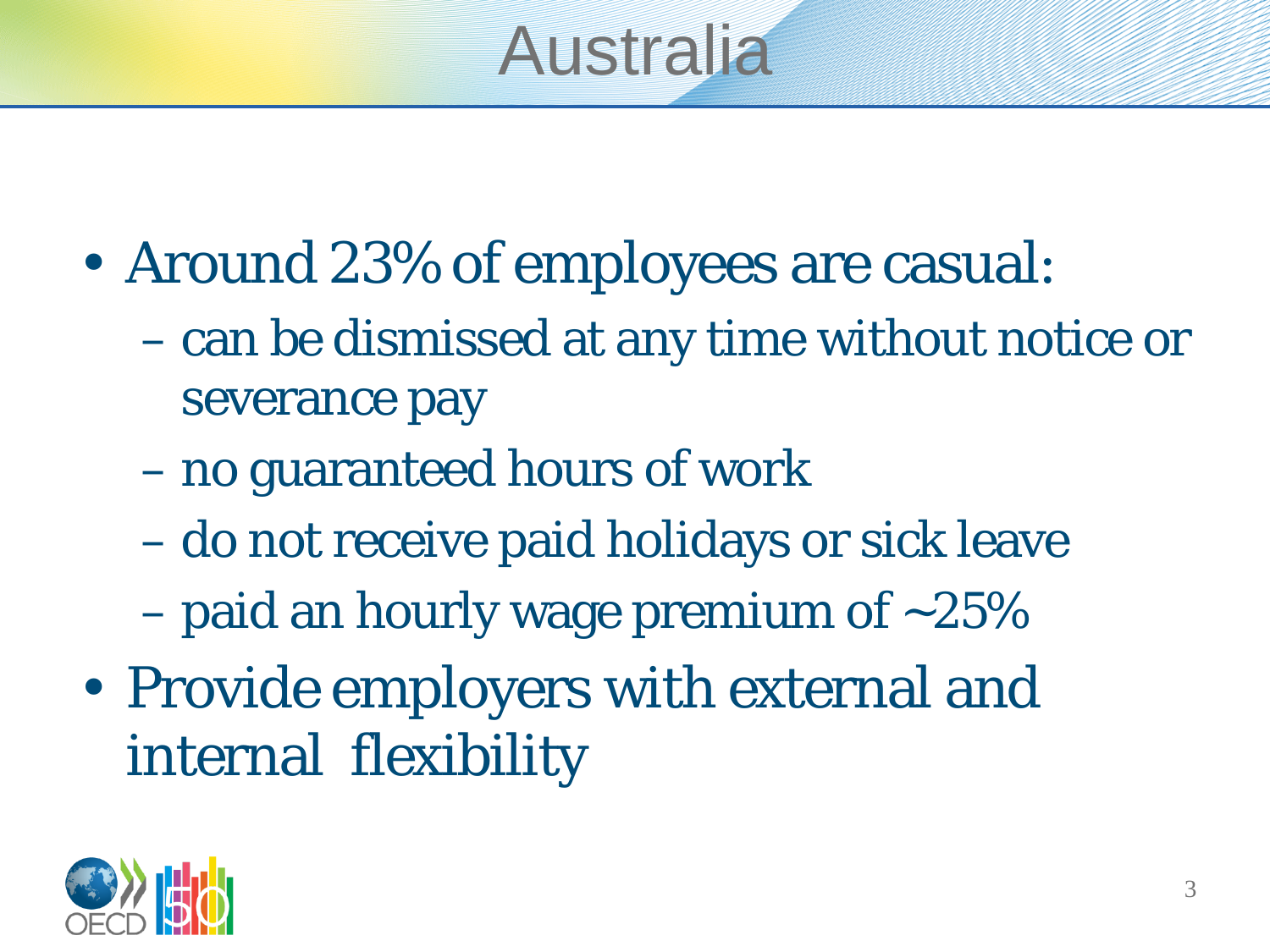# Hours flexibility in Australia

#### **% of continuing employees having weekly hours reduced from one year to the next**





Source: Household Income and Labour Dynamics in Australia Survey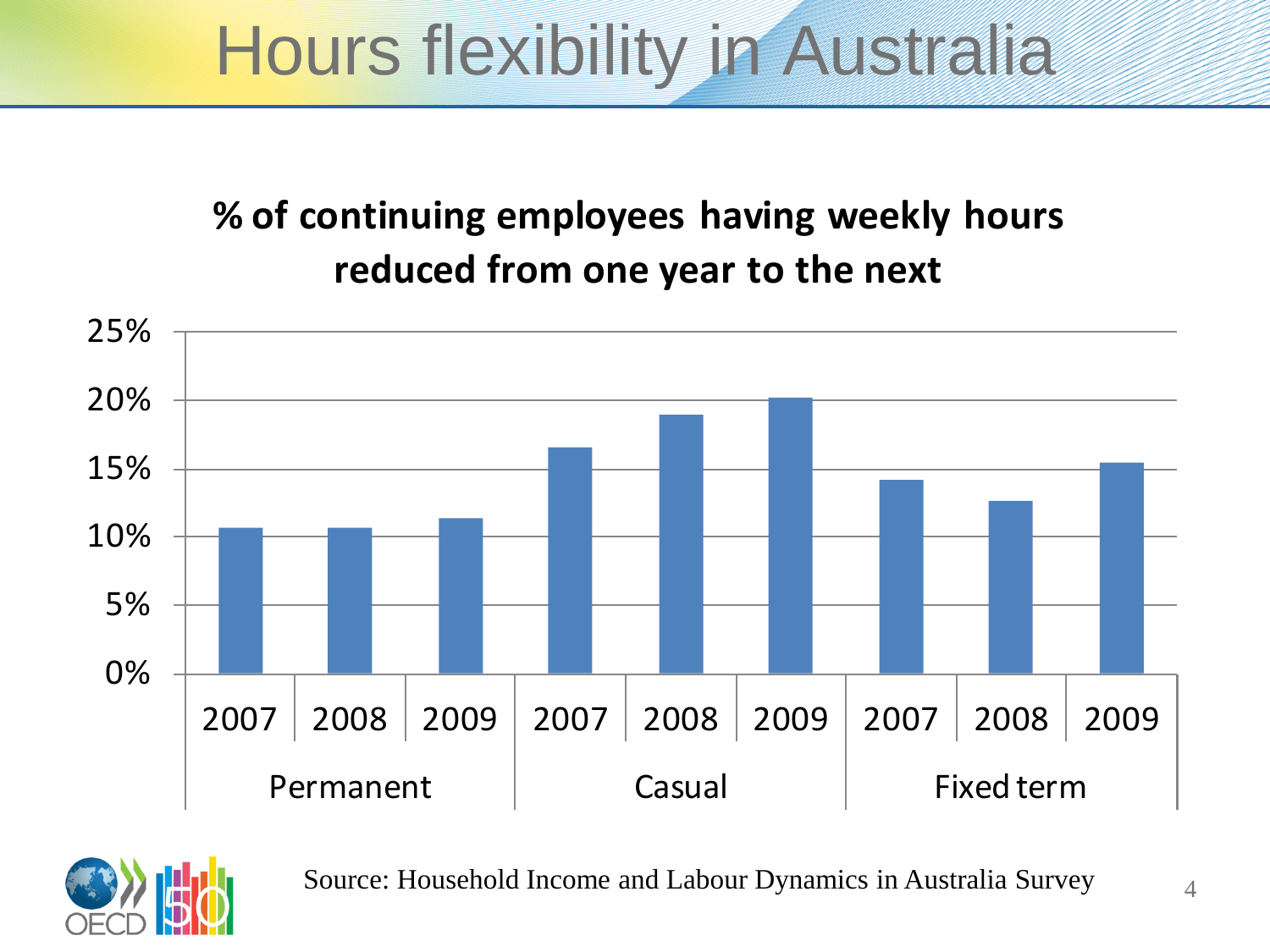## Hours flexibility in Europe

**Proportion of employees with no control over hours and hours that vary day-to-day or week-to-week, ratio of temporary to permanent workers**

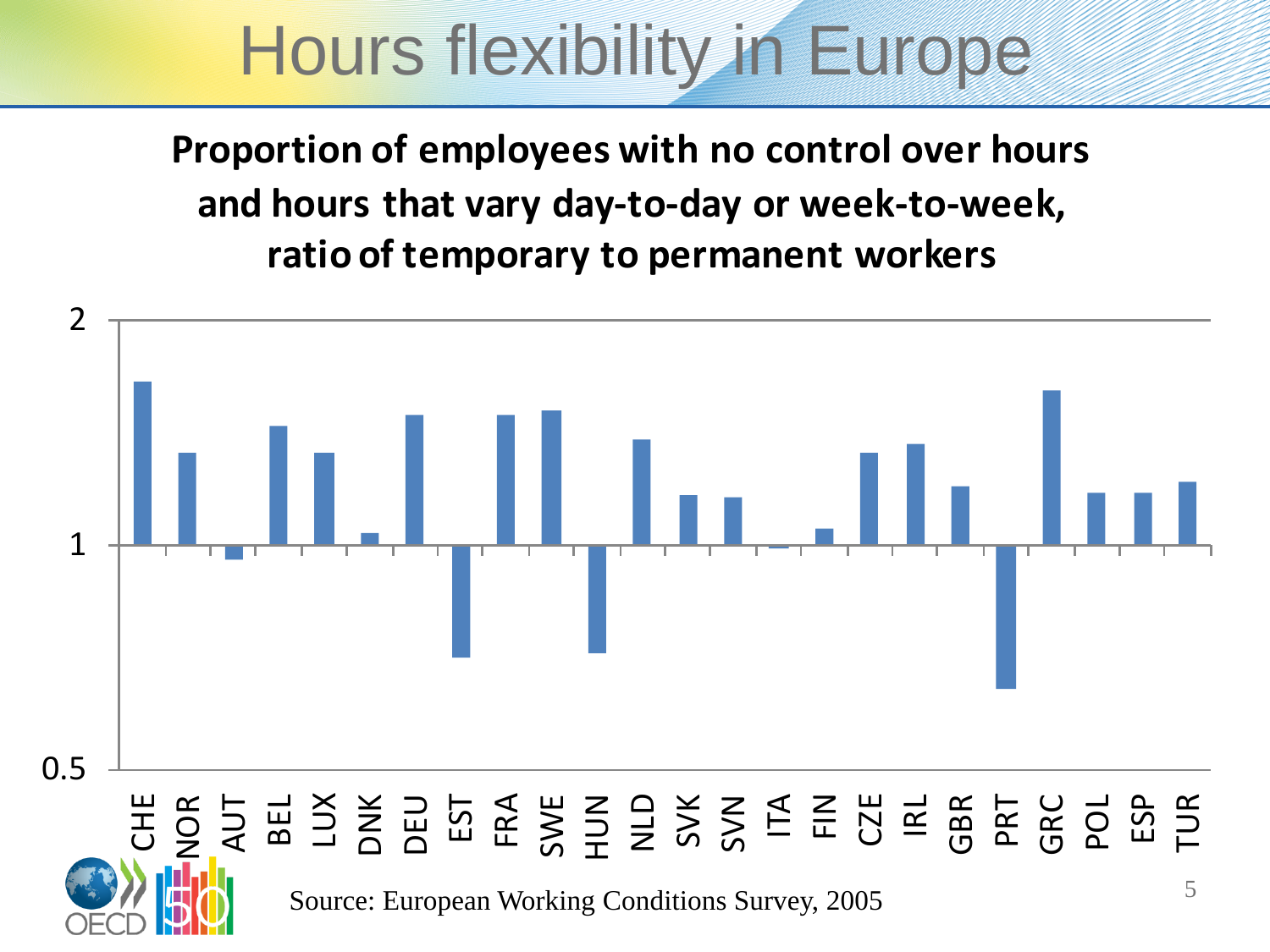

- Large businesses find dismissal difficult
- But small businesses (that hire the bulk of non-regular workers) do so because:
	- work is 'truly' temporary in nature
	- lower wages
	- lower social contributions
	- ease of evading labour regulations

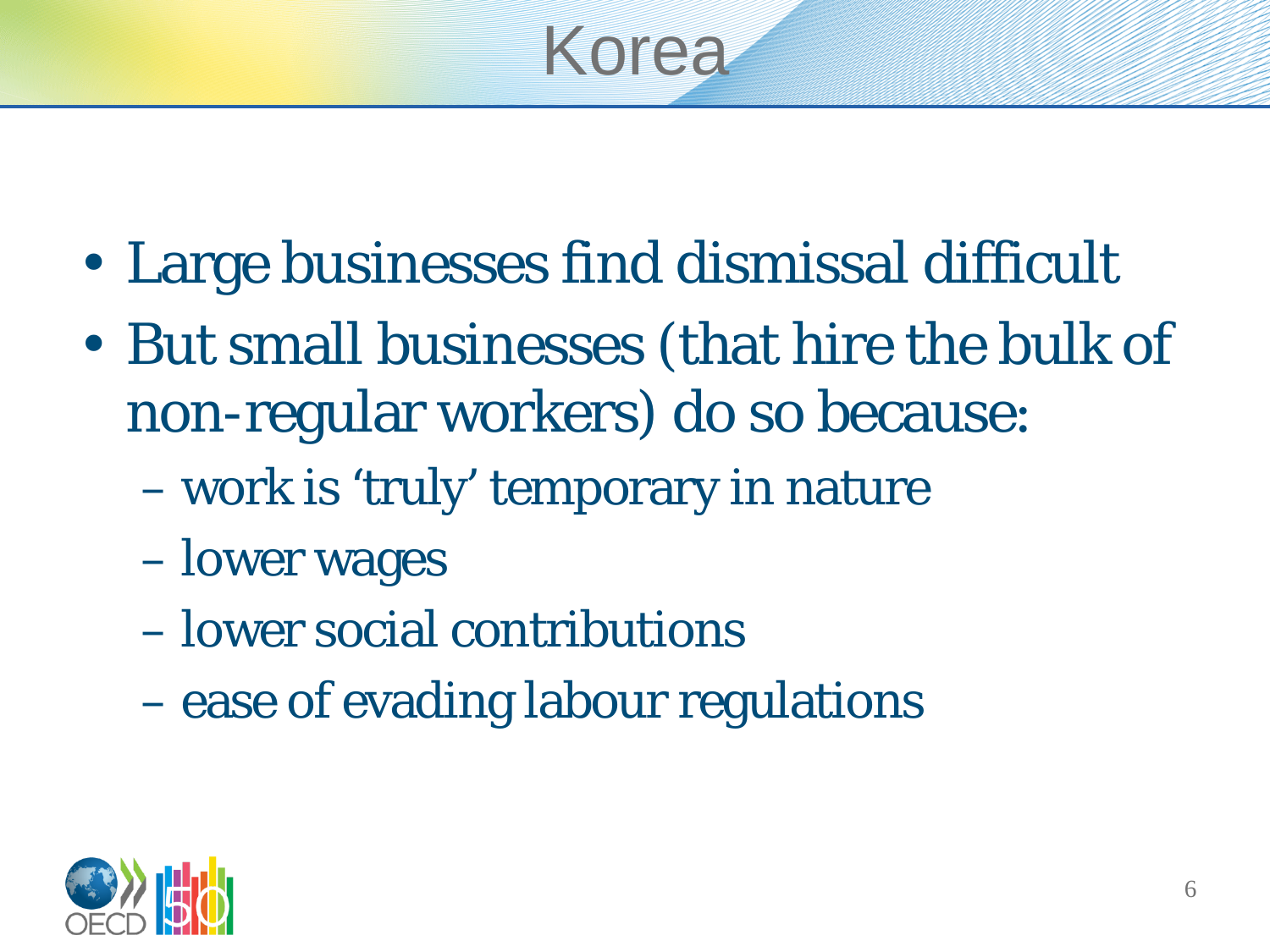### Labour costs in Korea

#### **Non-coverage of employment insurance (% of employees)**

Not eligible Eligible but not insured





Source: Economically Active Population Survey, 2010